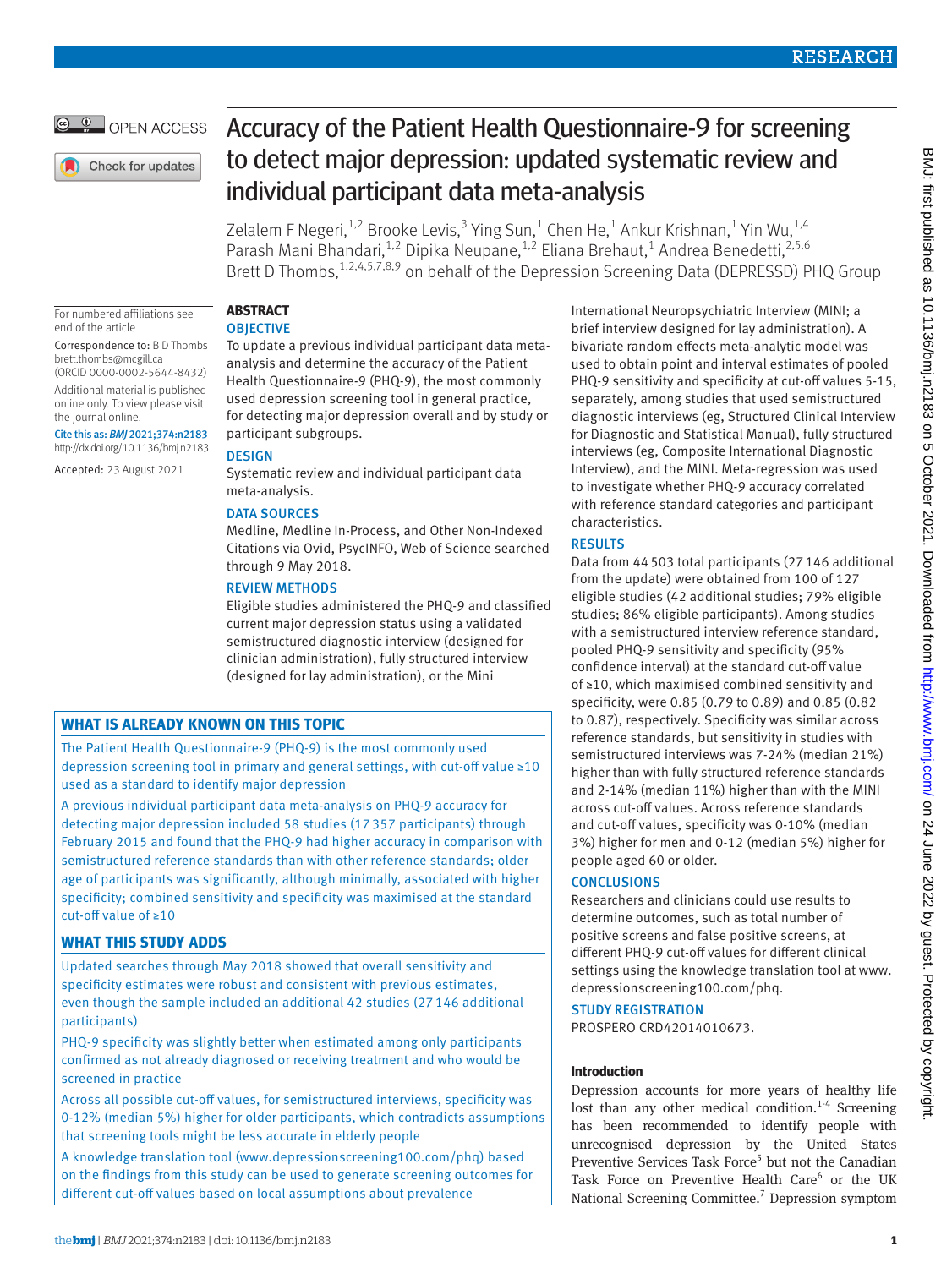questionnaires can be used for many purposes, including assessing and discussing symptoms with patients who might be unsure if they have depression, monitoring for treatment response or relapse detection, and depression screening.<sup>8</sup> Depression screening involves administering a questionnaire with a prespecified cut-off value to classify patients who have not been otherwise identified as possibly depressed as positive or negative screens and further assessing those with positive screens to determine whether major depression criteria are met. $8-13$ 

The nine item Patient Health Questionnaire-9  $(PHO-9)^{14\cdot16}$  is recommended for screening by the US Preventive Services Task Force and others.<sup>11 17 18</sup> Items, scored 0-3, reflect how often each of the nine Diagnostic and Statistical Manual (DSM) major depression symptoms $19-22$  have bothered respondents in the past two weeks. The standard cut-off value for detecting major depression is  $\geq 10$ .<sup>14-16 23-25</sup>

A previous individual participant data metaanalysis (IPDMA; 58 studies, 17357 participants)<sup>25</sup> conducted by our collaboration compared PHQ-9 accuracy with semistructured diagnostic interviews, fully structured diagnostic interviews, and the Mini International Neuropsychiatric Interview (MINI), separately, owing to important differences in the characteristics and performance of different types of diagnostic interviews.<sup>26-29</sup> Semistructured interviews are designed for administration by trained clinicians to replicate clinical diagnostic procedures as closely as possible in a research setting, whereas fully structured interviews are designed for lay administration with no clinical judgment required.<sup>30-33</sup> The MINI is a brief, fully structured interview designed for rapid administration and to be overinclusive.  $3435$  The previous IPDMA found that compared with semistructured interviews, PHQ-9 ≥10 had sensitivity of 0.88 (95% confidence interval 0.83 to 0.92), and specificity of 0.85 (0.82 to 0.88). A statistically significant, but minimal, difference in sensitivity by age was found, but no other differences by participant or study level subgroups.

Our objective was to update the previous PHQ-9 IPDMA, using an updated and larger dataset, to firstly, assess PHQ-9 screening accuracy compared with semistructured (primary analysis), fully structured (other than MINI), and MINI diagnostic interviews, separately, and, secondly, investigate accuracy by participant and study characteristic subgroups. In this update, we obtained data from 42 additional studies (27146 participants) since our previous PHQ-9  $IPDMA.<sup>25</sup>$ 

#### **Methods**

The IPDMA was registered in PROSPERO international prospective register of systematic reviews (CRD42014010673), and a protocol was published.<sup>36</sup> We followed reporting guidance from Preferred Reporting Items for Systematic Reviews and Meta-Analyses (PRISMA) of diagnostic test accuracy<sup>37</sup> and PRISMA of individual participant data.<sup>38</sup> Methods were consistent with those of the previous IPDMA.<sup>25</sup>

Separate IDPMAs have been published for the PHQ-2<sup>39</sup> and PHO-8. $40$ 

#### Study eligibility

Eligible datasets were sought from studies in any language that included diagnostic classification for current major depressive disorder or major depressive episode based on DSM19-22 or ICD (international classification of diseases) $41$  criteria, using a validated semistructured or fully structured interview conducted within two weeks of PHQ-9 administration, among participants aged 18 or older not recruited from youth or psychiatric settings or because they were already identified as having depression symptoms. Patients from psychiatric settings or those already identified as having depression symptoms were excluded because screening is carried out to identify patients with unrecognised depression.

Datasets where not all participants were eligible were included if primary data allowed selection of eligible participants. For defining major depression, if results from both DSM and ICD or both major depressive disorder and major depressive episode were provided, we prioritised DSM over ICD and prioritised major depressive episode over major depressive disorder. This procedure was followed because DSM classification was used in almost all studies and because screening is done to detect depressive episodes; additional interviews are needed to determine if an episode is related to major depressive disorder, bipolar disorder, or persistent depressive disorder.

#### Database searches and study selection

Initial and updated Medline, Medline In-Process, and Other Non-Indexed Citations via Ovid, PsycINFO, and Web of Science searches, using peer reviewed $42$  search strategies (supplementary methods A), covered 1 January 2000, through February 2015 (initial search) and 9 May 2018 (updated search). The initial search began in 2000 because the PHQ-9 was published in 2001.<sup>14</sup> Additionally, reference lists of relevant reviews were searched, and contributing authors were queried about non-published studies. Search results were uploaded into RefWorks (RefWorks-COS, Bethesda, MD, USA), and, after deduplication, unique citations were uploaded into DistillerSR (Evidence Partners, Ottawa, Canada).

Two independent investigators reviewed titles and abstracts. If either investigator deemed a study potentially eligible, a full text review was carried out by two investigators independently with disagreements resolved by consensus, consulting a third investigator when necessary. Translators were consulted for languages other than those in which team members were fluent.

#### Data contribution, extraction, and synthesis

Deidentified primary data were requested from investigators with eligible datasets. Corresponding authors were sent up to three emails, as necessary. If not successful, we emailed coauthors and attempted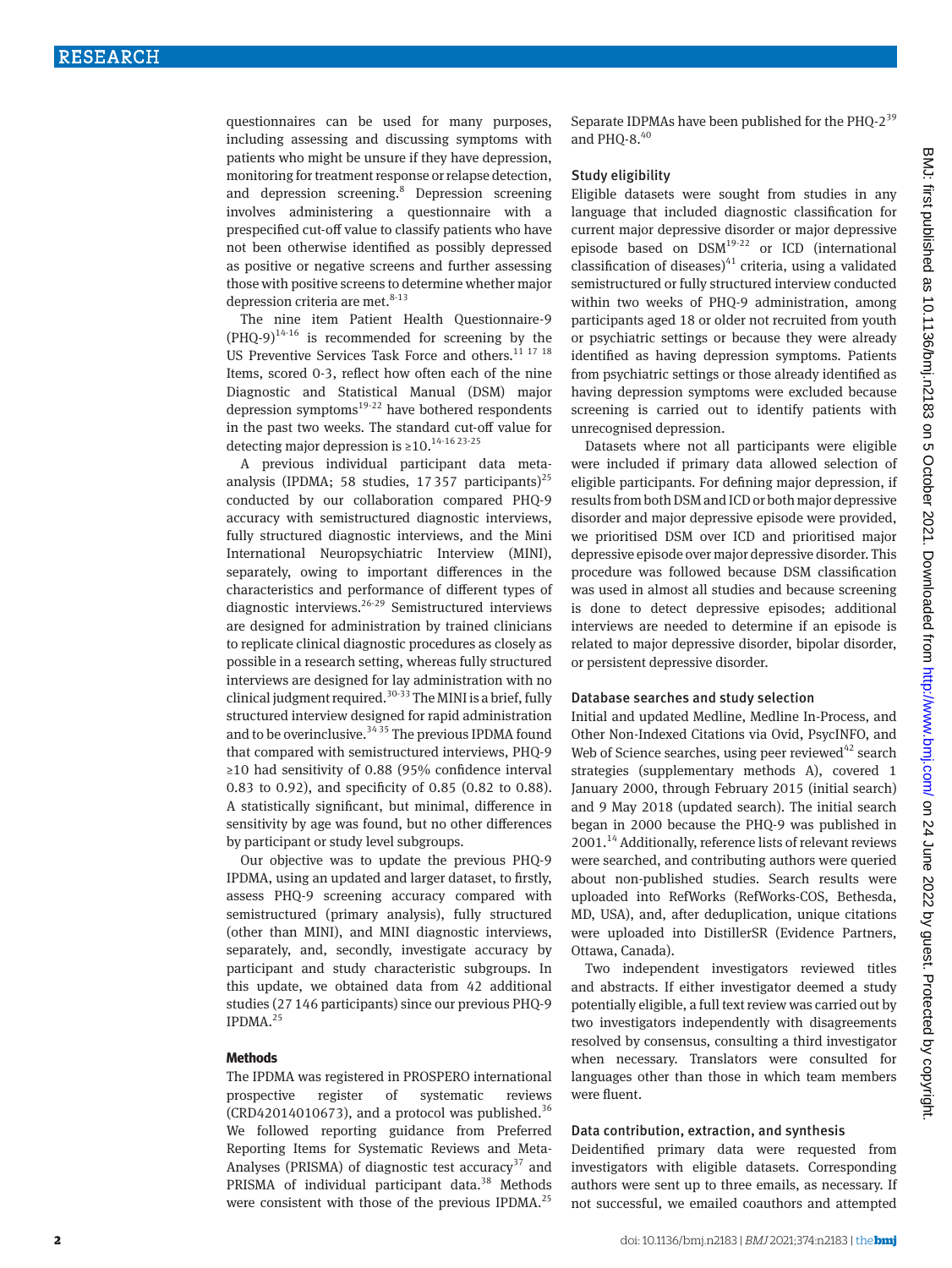to contact corresponding authors by phone. Individual participant data that were obtained were transferred to a standard format and merged into a single dataset with study level data. Any discrepancies between published results and raw datasets were resolved in consultation with primary study investigators.

Two investigators independently extracted study level data, including country, recruitment setting (non-medical, primary care, inpatient, outpatient specialty), and diagnostic interview from published articles, consulting a third investigator and querying authors, if necessary. Based on the United Nations' human development index, $43$  countries were categorised as "very high," "high," or "low-medium" development based on the index for the year of study publication. Participants' age, sex, major depression interview status, current mental health diagnosis or treatment, and PHQ-9 scores were included in participant level data. Recruitment setting was coded by participant, as two primary studies had more than one recruitment setting. If provided, we used weights from primary studies that implemented weighting to reflect sampling procedures. When primary studies were not weighted, but their sampling procedures warranted weighting, we calculated weights using inverse selection probabilities. Primary studies in which all participants with positive screens and a random subset of participants with negative screens were administered a diagnostic interview, for example, necessitated weighting.

#### Risk of bias assessment

We assessed risk of bias with the QUality Assessment of Diagnostic Accuracy Studies-2 (QUADAS-2) tool, applied by two investigators independently, based on reporting in primary publications. Discussion and consensus were used to resolve any discrepancies with a third investigator involved if necessary. Supplementary methods B present QUADAS-2 coding rules used in the study. $44$ 

#### Statistical analyses

Four different sets of analyses were performed. In the first set, we fitted bivariate random effects models to estimate PHQ-9 sensitivity and specificity across cutoff values ≥5 to ≥15 with 95% confidence intervals; we did this separately by studies that used semistructured (primary analysis; Structured Clinical Interview for DSM,<sup>45</sup> Schedules for Clinical Assessment in Neuropsychiatry, <sup>46</sup> Depression Interview and Structured Hamilton<sup>47</sup>), fully structured (Composite International Diagnostic Interview,<sup>48</sup> Clinical Interview Schedule-Revised, $49$  Diagnostic Interview Schedule<sup>50</sup>), and  $MINI<sup>34,35</sup>$  diagnostic interviews.

In the second set of analyses, we fitted bivariate random effects models to estimate sensitivity and specificity across PHQ-9 cut-off values for only participants known not to be currently diagnosed or receiving treatment for a mental health problem compared with results among all participants. We used this method because, although the PHQ-9 can be used for many purposes (eg, screening, monitoring symptoms during treatment, checking for relapse), screening is done to identify people with previously unrecognised major depression. Already diagnosed or treated patients are sometimes included in primary studies from non-mental health settings but would not be screened in practice.<sup>51 52</sup> Not all primary studies, however, provided data on which participants had previously identified depression, so we compared results with all participants versus results among participants we could confirm were not already diagnosed or receiving treatment. We used a clustered bootstrap approach to construct 95% confidence intervals for differences in sensitivity and specificity at cut-off values of 5-15 between participants not currently diagnosed or receiving treatment for a mental health problem versus all participants<sup>53 54</sup>; 1000 iterations of resampled data were used at the study and subject levels.

In the third set of analyses, we investigated differences in sensitivity and specificity between reference standard categories and participant subgroups using meta-regression. We fitted a one stage multiple meta-regression that interacted reference standard category (reference: semistructured) with PHQ-9 accuracy coefficients (logit(sensitivity) and logit(1−specificity)) and compared results with those obtained from the bivariate random effects model. We fitted additional multiple meta-regression models within each reference standard category by interacting PHQ-9 logit(sensitivity) and logit(1-specificity) with participant characteristics, including continuously measured age, sex (reference: women), country human development index (reference: very high), and participant recruitment setting (reference: primary care). We did not include medical comorbidity in the subgroup analysis because 18316 of 44503 (41%) participants did not have comorbidity data, and too few studies had data from single conditions (eg, cancer) to assess by condition. Similarly, there were insufficient studies across categories to analyse results by language or country.

In our fourth set of analyses, following recommendations by Kent et al,<sup>55</sup> we fitted bivariate random effects models among subgroups based on each participant characteristic significantly associated with sensitivity or specificity for all three reference standard categories across all or most cut-off values of 5-15 in the meta-regression models from the third set of analyses. For these analyses, age was dichotomised as less than 60 and 60 or older, as done previously.<sup>25</sup> Primary studies with no patients with major depression or none without depression were excluded in each subgroup analysis because the inclusion of such studies did not allow application of a bivariate random effects model.

For all analyses, bivariate random effects models that considered the correlation between test sensitivity and specificity were fitted to the PHQ-9 data using the Gauss-Hermite adaptive quadrature algorithm<sup>56</sup> and one quadrature point, which is equivalent to the Laplace approximation, to obtain overall sensitivity,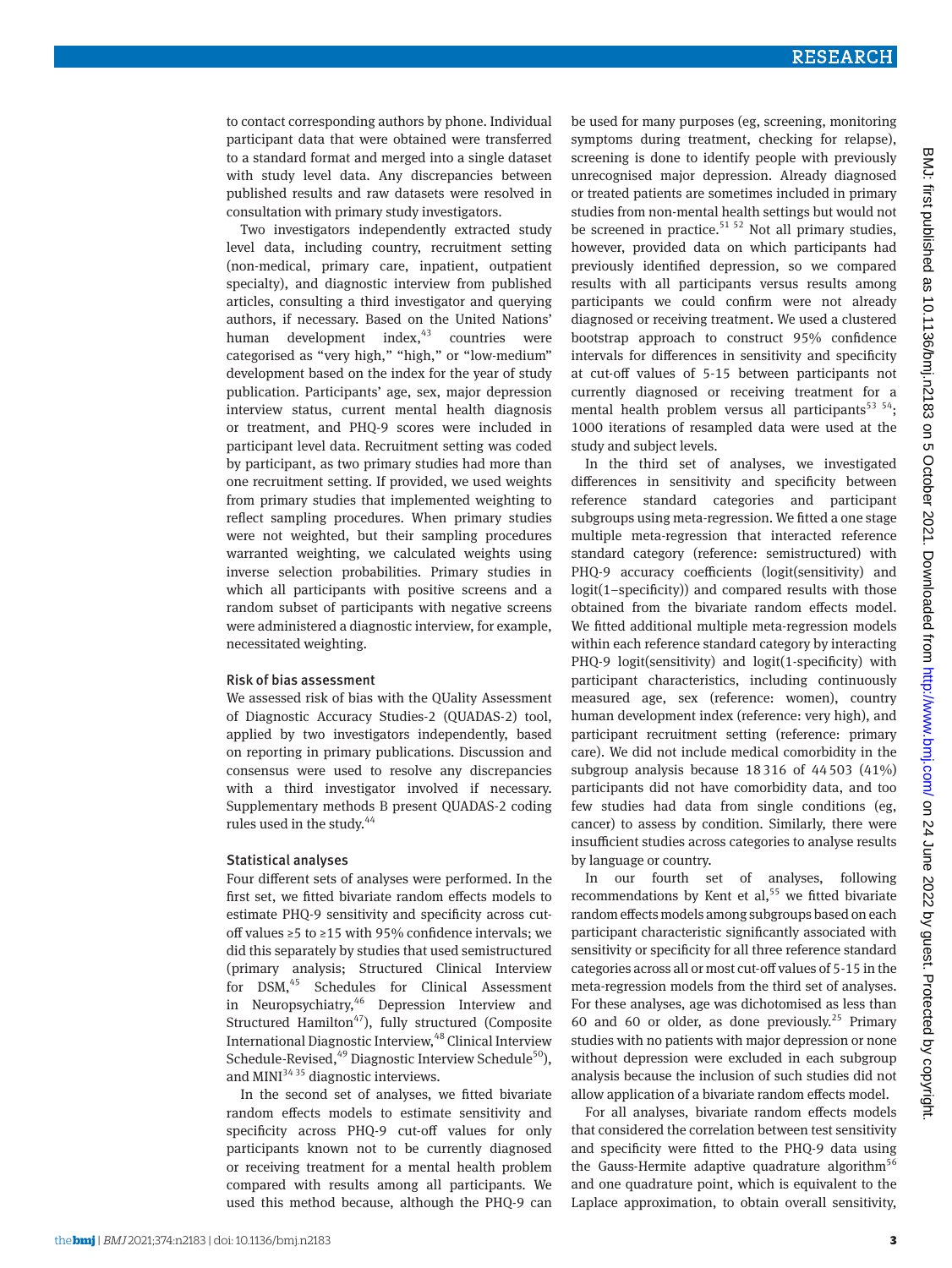specificity, and associated 95% confidence intervals. We constructed empirical receiver operating characteristic curves for each reference standard based on pooled sensitivity and specificity estimates and calculated areas under the curve.

To quantify statistical heterogeneity across studies in each reference standard category and then separately across participant subgroups within each category, we generated forest plots of sensitivities and specificities. Although there are no well established methods to quantify levels of heterogeneity in metaanalyses of diagnostic test accuracy,  $37\,57$  we quantified heterogeneity by reporting  $\tau^2$  (the estimated variances of the random effects for sensitivity and specificity), R (the ratio of the estimated standard deviation of the overall sensitivity (or specificity) from the random effects model to that from the corresponding fixed effects model),<sup>58</sup> and the 95% prediction intervals for the unknown sensitivity and specificity of a new study.

We used sensitivity and specificity estimates at the standard cut-off value ≥10 from our first set of analyses and hypothetical major depression prevalence values of 5-25% to generate nomograms to estimate positive and negative predictive values of the PHQ-9.

As a sensitivity analysis, we fitted multiple meta-regression models based on QUADAS-2 signalling questions for each reference standard category to compare accuracy of results between subgroups based on risk of bias. For these analyses, QUADAS-2 signalling questions were interacted with logit(sensitivity) and logit(1−specificity) for all these questions with a minimum of 100 participants with major depression and 100 without depression among studies categorised as "low" risk of bias versus "high" or "unclear" risk of bias. As an additional sensitivity analysis, we also assessed the effects on the main IPDMA results of including data from eligible studies that did not contribute data but published eligible accuracy data.

We employed  $R^{59}$  version 4.0.0 and RStudio<sup>60</sup> version 1.2.5042 to run all analyses using the *glmer* function within the *lme*4<sup>61</sup> R package.

#### Patient and public involvement

No patients were involved in developing the research question, outcome measures, or study design. Since study inception, Dr Sarah Markham joined the DEPRESSD Group as a patient collaborator. She reviewed the draft manuscript.

#### **Results**

#### Search results and dataset inclusion

A total of 9670 unique titles and abstracts were identified from database searches, including the initial and updated searches; 9199 were excluded at the title and abstract review stage and 297 after full text review (supplementary table A), which left 174 articles meeting eligibility criteria. Of these, 56 had duplicate samples. Of the remaining 118 studies, 91 (77%) provided participant data. Nine additional unpublished studies were contributed by authors, which resulted in a total of 100 included studies that provided participant data (number of participants 44503; number with major depression 4541 (prevalence 10%; fig 1). Of these, 42 studies with 27146 participants were from the updated search. Supplementary table B shows characteristics of included primary studies and eligible studies that did not provide data.

Table 1 shows participant data by reference standard. Of the 100 included studies, 47 (11234 participants; 1528 with major depression) used a semistructured interview, 20 (17167 participants; 1352 major depression) a fully structured interview (other than the MINI), and 33 (16102 participants; 1661 major depression) the MINI. The Structured Clinical Interview for DSM was the most used semistructured interview (44 of 47 studies), and the Composite International Diagnostic Interview the most used fully structured interview (17 of 20 studies). Table 2 displays participant data by subgrouping variables.

#### PHQ-9 sensitivity and specificity by reference standard category

Estimates of PHQ-9 sensitivity and specificity for each reference standard category are given in table 3. Cutoff scores of ≥10, ≥8, and ≥8 maximised combined sensitivity and specificity for semistructured, fully structured (excluding MINI), and MINI reference standards, respectively. At the standard cut-off value of ≥10, sensitivity estimates (95% confidence interval) were 0.85 (0.79 to 0.89) for semistructured, 0.64 (0.53 to 0.74) for fully structured, and 0.74 (0.67 to 0.79) for MINI reference standards; corresponding specificity estimates (95% confidence interval) were 0.85 (0.82 to 0.87), 0.88 (0.83 to 0.92). and 0.89 (0.86 to 0.91), respectively. PHQ-9 sensitivity, across all cut-off values, when compared with a semistructured reference standard was 7-24% (median 21%) higher than with fully structured reference standards, and 2-14% (median 11%) higher than with the MINI. PHQ-9 specificity was similar across cut-off values and reference standards. Figure 2 shows receiver operating characteristic plots and area under the curve for each reference standard. Area under the curve was highest when the PHQ-9 was compared with semistructured interviews (0.90), followed by the MINI (0.88) and other fully structured (0.84) reference standards.

Heterogeneity between studies varied from moderate to large, although it was diminished for some subgroups (forest plots: supplementary fig A;  $\tau^2$ , R, and prediction intervals: supplementary table C). For cut-off value ≥10,  $\tau^2$  values ranged from 0 to 6.97 for sensitivity and 0 to 1.65 for specificity for semistructured interviews, 0.32 to 1.28 for sensitivity and 0.32 to 1.48 for specificity for fully structured interviews (MINI excluded), and 0.21 to 1.44 for sensitivity and 0.07 to 0.71 for the MINI. The 95% prediction intervals for sensitivity and specificity were much wider than the corresponding 95% confidence intervals in supplementary table E, similarly reflecting the moderate to high heterogeneity between studies.

Nomograms for positive and negative predictive values of the PHQ-9 for hypothetical major depression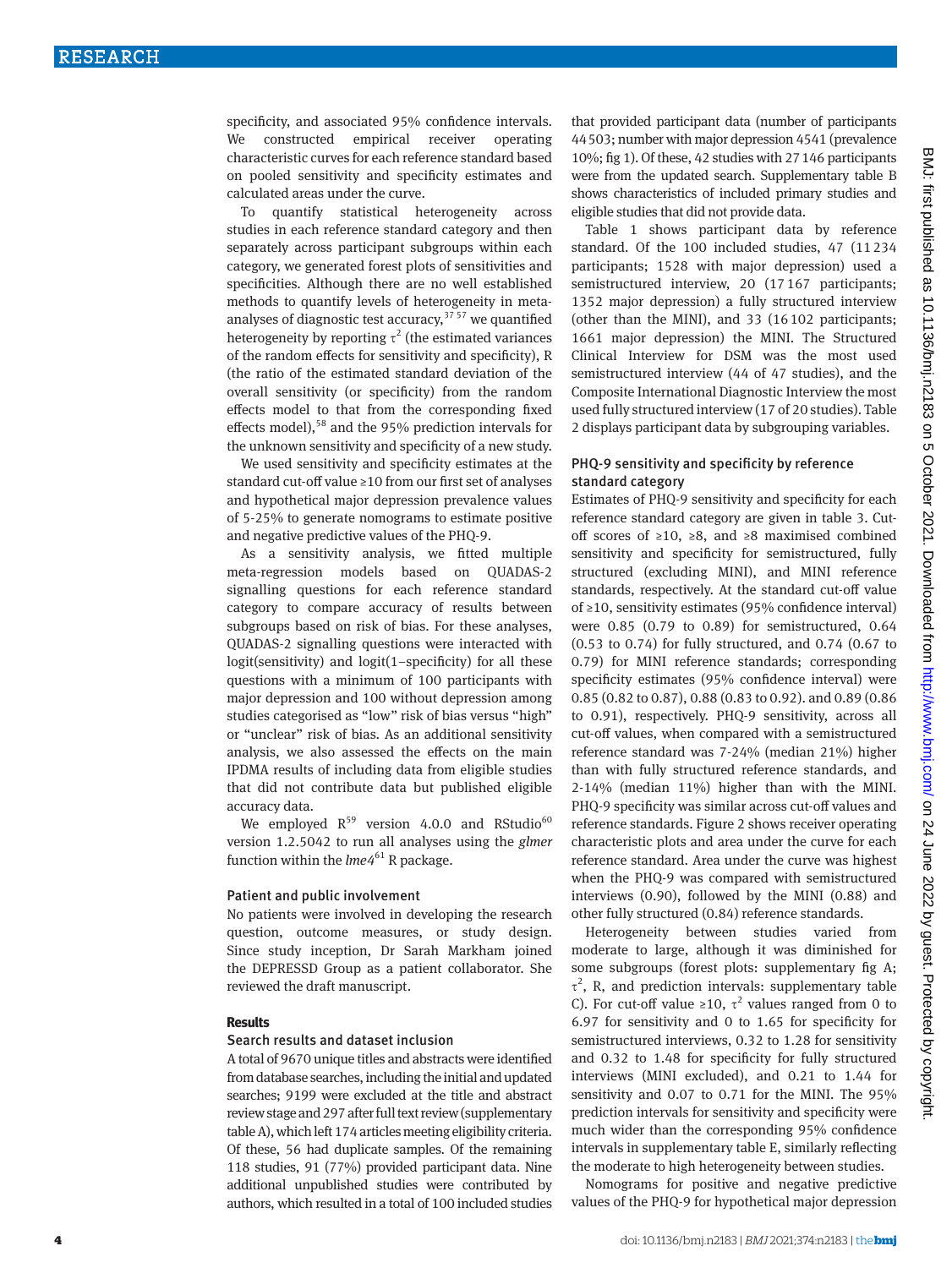

Fig 1 | Flow diagram of study selection process. MINI=Mini International Neuropsychiatric Interview; PHQ=Patient Health Questionnaire

prevalence values of 5-25% at a cut-off score of ≥10 are presented in figure 3. For these theoretical prevalence values, positive predictive values ranged from 23% to 65% for semistructured interviews, 22% to 64% for fully structured interviews, and 26% to 69% for the MINI; corresponding negative predictive values were 94% to 99%, 88% to 98%, and 91% to 99%, respectively.

Multiple meta-regression results showing the association between PHQ-9 accuracy and the three reference standard categories are shown in supplementary table D. Significant associations were found between reference standards and PHQ-9 sensitivity across cut-off values of 5-15. Compared with semistructured interviews, sensitivity was 5-23% (median 19%) higher than with fully structured interviews and 1-15% (median 10%) higher than with the MINI. Across cut-off values, the magnitude of estimated differences based on meta-regression were within 2-3% of difference estimates based on the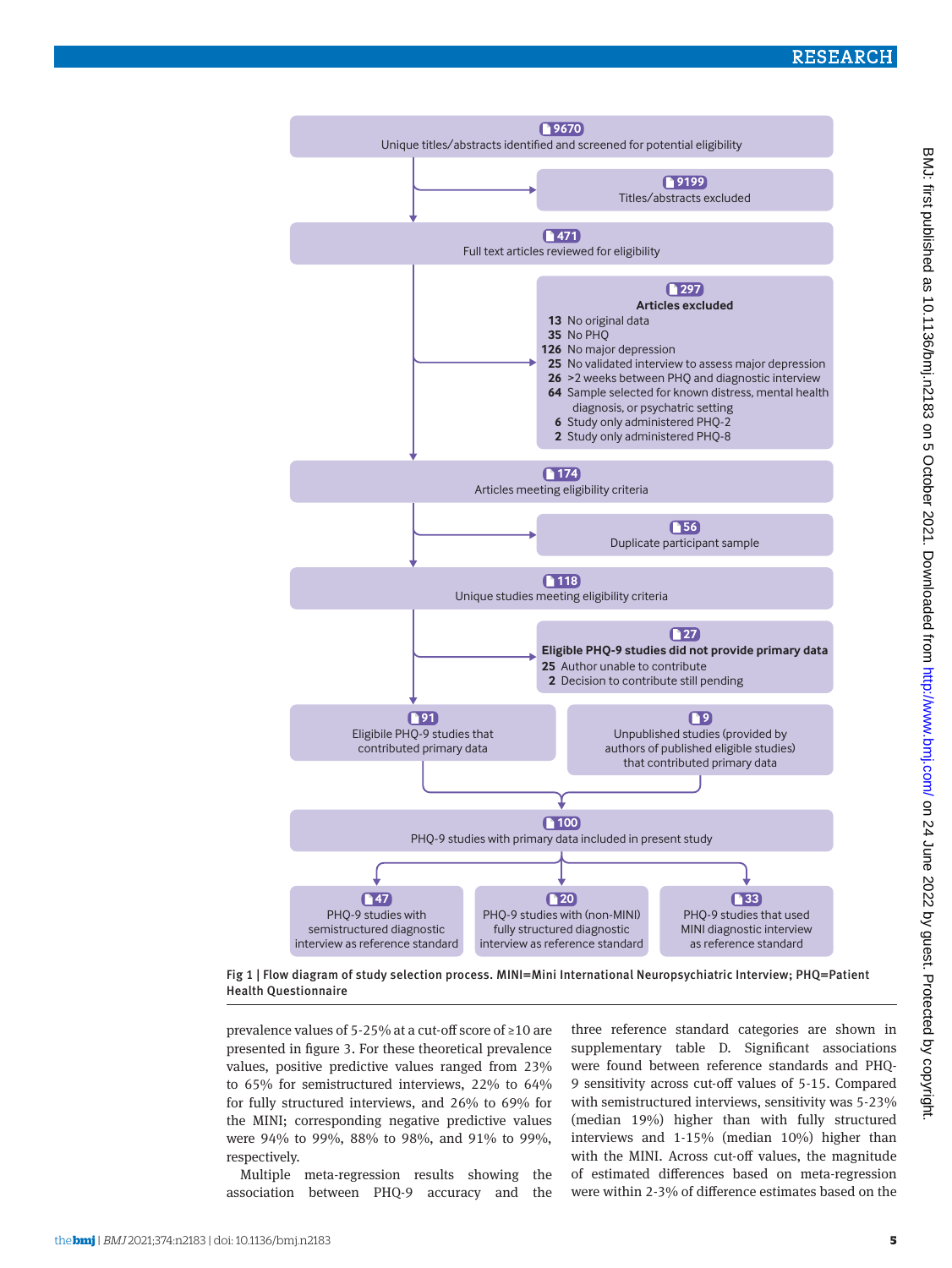| Table 1   Distribution of participant data by diagnostic interview |              |                   |                           |  |  |  |  |
|--------------------------------------------------------------------|--------------|-------------------|---------------------------|--|--|--|--|
| Diagnostic interview                                               | Studies (No) | Participants (No) | Major depression (No (%)) |  |  |  |  |
| Semistructured:                                                    | 47           | 11234             | 1528 (14)                 |  |  |  |  |
| Structured Clinical Interview for DSM                              | 44           | 9242              | 1389 (15)                 |  |  |  |  |
| Schedules for Clinical Assessment in Neuropsychiatry               |              | 1892              | 130(7)                    |  |  |  |  |
| Depression Interview and Structured Hamilton                       |              | 100               | 9(9)                      |  |  |  |  |
| Fully structured:                                                  | 20           | 17167             | 1352 (8)                  |  |  |  |  |
| Composite International Diagnostic Interview                       | 17           | 15759             | 1067(7)                   |  |  |  |  |
| Diagnostic Interview Schedule                                      |              | 1006              | 221(22)                   |  |  |  |  |
| Clinical Interview Schedule-revised                                |              | 402               | 64 (16)                   |  |  |  |  |
| Mini International Neuropsychiatric Interview                      | 33           | 16102             | 1661(10)                  |  |  |  |  |
| Total                                                              | 100          | 44503             | 4541 (10)                 |  |  |  |  |
|                                                                    |              |                   |                           |  |  |  |  |

DSM=Diagnostic and Statistical Manual.

bivariate random effects model. The maximum number of participants excluded from any subgroup analysis because a study had no patients with or without major depression was 63.

Among the 27 studies that did not contribute individual participant data, 13 published eligible accuracy data (supplementary table B2). Six used semistructured interviews, two fully structured interviews, and five the MINI, although two of the semistructured studies were excluded from the sensitivity analysis because they did not publish the number of participants with or without major depressive disorder. Including published results from the remaining 11 studies did not change results as shown in supplementary tables D14 to D16.

#### PHQ-9 accuracy among participants not diagnosed or receiving treatment for a mental health problem compared with all participants

Sensitivity estimates for participants not diagnosed or receiving treatment were not significantly different than those for all participants for any reference standard category. Specificity estimates were statistically significantly different for semistructured and MINI interviews. Among participants not currently diagnosed or receiving treatment compared with all participants, specificity was 1-4% (median 4%) higher across cutoff values with semistructured interviews and 1-6% (median 3%) higher across cut-off values with the MINI (supplementary table E). Specificity was not significantly different for fully structured interviews.

### PHQ-9 sensitivity and specificity among subgroups and risk of bias

Meta-regression results interacting PHQ-9 sensitivity and specificity with reference standards and then with other subgroup variables stratified within reference standards are shown in supplementary table D. Pooled sensitivity and specificity and associated 95% confidence intervals for cut-off values 5-15 by reference standard and subgrouping variables are presented in supplementary table E. Receiver operating characteristic curves and corresponding areas under the curve are shown in supplementary figure B.

| Table 2   Distribution of participant data by subgroup*                                          |                                      |                                          |                           |                                        |                      |                                  |                                               |                      |                           |
|--------------------------------------------------------------------------------------------------|--------------------------------------|------------------------------------------|---------------------------|----------------------------------------|----------------------|----------------------------------|-----------------------------------------------|----------------------|---------------------------|
|                                                                                                  | Semistructured diagnostic interviews |                                          |                           | Fully structured diagnostic interviews |                      |                                  | Mini International Neuropsychiatric Interview |                      |                           |
| Participant subgroup                                                                             | <b>Studies</b><br>(N <sub>o</sub> )  | <b>Participants</b><br>(N <sub>o</sub> ) | Major depression<br>No(%) | <b>Studies</b><br>(No)                 | Participants<br>(No) | <b>Major depression</b><br>No(%) | <b>Studies</b><br>(No)                        | Participants<br>(No) | Major depression<br>No(%) |
| All participants                                                                                 | 47                                   | 11234                                    | 1528 (14)                 | 20                                     | 17167                | 1352(8)                          | 33                                            | 16102                | 1661(10)                  |
| Participants not<br>currently diagnosed or<br>receiving treatment for a<br>mental health problem | 26                                   | 3687                                     | 603(16)                   | 5                                      | 4001                 | 289(7)                           | 15                                            | 8365                 | 578(7)                    |
| Age <60 years                                                                                    | 42                                   | 7349                                     | 1131 (15)                 | 20                                     | 13784                | 1087(8)                          | 31                                            | 10489                | 1119(11)                  |
| Age $\geq 60$ years                                                                              | 39                                   | 3860                                     | 397 (10)                  | 15                                     | 3374                 | 265(8)                           | 27                                            | 5585                 | 533(10)                   |
| Women                                                                                            | 46                                   | 6986                                     | 1040(15)                  | 20                                     | 9603                 | 793 (8)                          | 32                                            | 9574                 | 1126(12)                  |
| Men                                                                                              | 39                                   | 4168                                     | 488 (12)                  | 18                                     | 7554                 | 557(7)                           | 30                                            | 6511                 | 534(8)                    |
| Country with very high<br>human development<br>index                                             | 38                                   | 9156                                     | 1047(11)                  | 16                                     | 15422                | 1149(7)                          | 21                                            | 10484                | 1108(11)                  |
| Country with high<br>human development<br>index                                                  | 5                                    | 811                                      | 215(27)                   | $\circ$                                | $\mathbf{0}$         | $\Omega$                         | 7                                             | 3753                 | 237(6)                    |
| Country with low<br>or medium human<br>development index                                         | 4                                    | 1267                                     | 266(21)                   | 4                                      | 1745                 | 203(12)                          | 5                                             | 1865                 | 316(17)                   |
| Non-medical care                                                                                 | 2                                    | 567                                      | 105(19)                   | 4                                      | 8219                 | 371(5)                           | 9                                             | 7802                 | 117(15)                   |
| Primary care                                                                                     | 14                                   | 4566                                     | 683 (15)                  | 7                                      | 4746                 | 425(9)                           | 9                                             | 5063                 | 543(11)                   |
| Inpatient specialty care                                                                         | 12                                   | 2355                                     | 257(11)                   | $\overline{2}$                         | 593                  | 72(12)                           | 3                                             | 473                  | 106(22)                   |
| Outpatient specialty<br>care                                                                     | 21                                   | 3746                                     | 483(13)                   | $\overline{7}$                         | 3609                 | 484 (13)                         | 12                                            | 2634                 | 511(19)                   |

\*Some variables were coded at the study level, while others were coded at the participant level. Thus, the number of studies does not always add up to the total for each reference standard.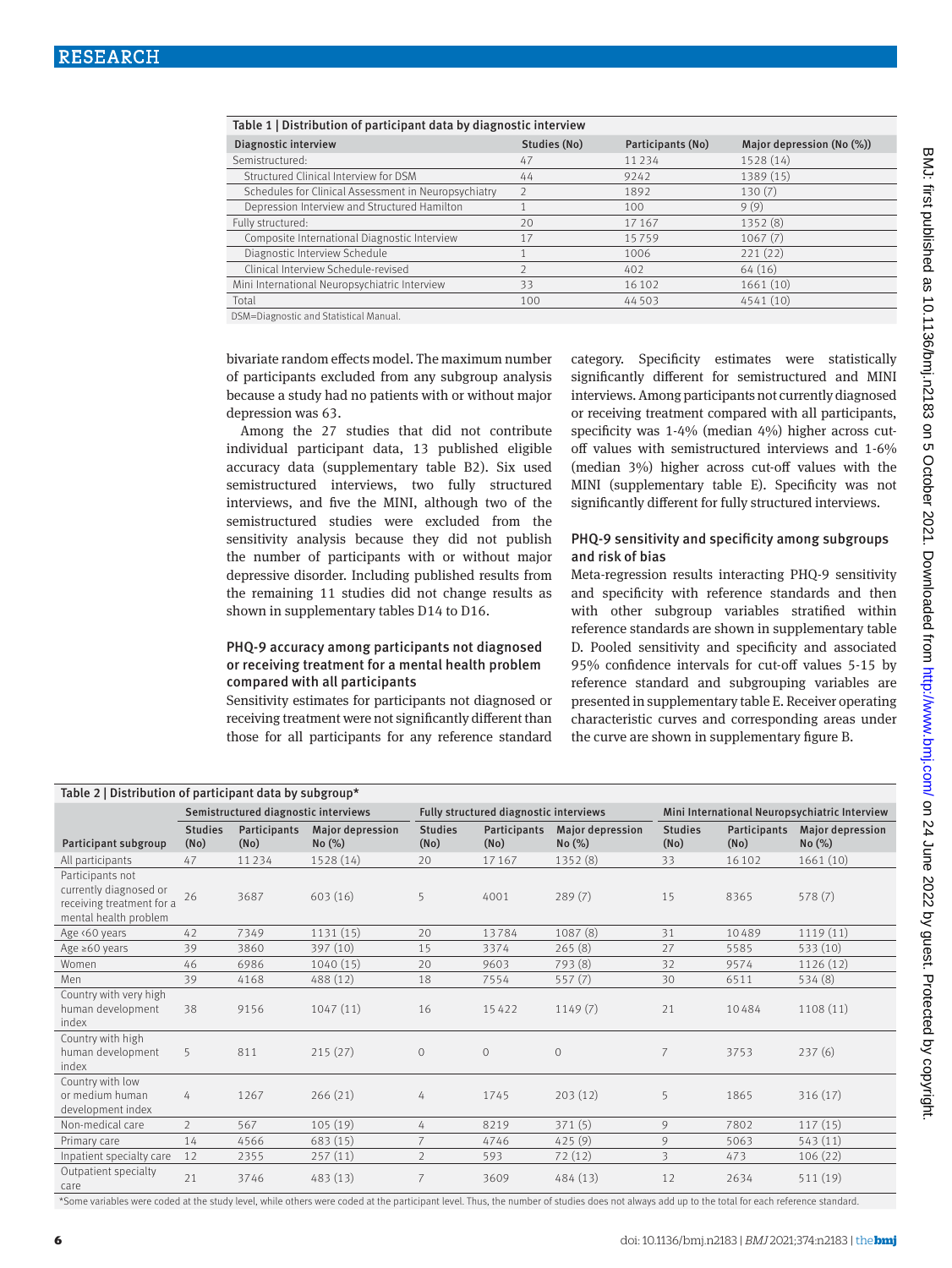|               | Semi structured reference standard* |                               | Fully structured reference standardt |                               | MINI reference standard‡      |                               |
|---------------|-------------------------------------|-------------------------------|--------------------------------------|-------------------------------|-------------------------------|-------------------------------|
| Cut-off score | Sensitivity (95% CI)                | Specificity (95% CI)          | Sensitivity (95% CI)                 | Specificity (95% CI)          | Sensitivity (95% CI)          | Specificity (95% CI)          |
|               | $0.98(0.95 \text{ to } 0.99)$       | $0.53(0.49 \text{ to } 0.58)$ | $0.91(0.85 \text{ to } 0.95)$        | 0.61(0.51 to 0.69)            | 0.96(0.93 to 0.97)            | $0.60$ (0.55 to 0.64)         |
| 6             | $0.97(0.94 \text{ to } 0.98)$       | $0.61$ (0.57 to 0.65)         | $0.88$ (0.80 to 0.93)                | $0.69$ (0.60 to 0.76)         | $0.92$ (0.89 to 0.95)         | $0.68$ $(0.63$ to $0.72)$     |
|               | $0.95(0.92 \text{ to } 0.98)$       | $0.68$ $(0.64$ to $0.72)$     | $0.82$ (0.73 to 0.89)                | $0.75$ (0.67 to 0.82)         | $0.88(0.83 \text{ to } 0.92)$ | $0.74$ (0.70 to 0.78)         |
| 8             | $0.92$ (0.88 to 0.95)               | $0.74$ (0.70 to 0.77)         | $0.77$ (0.66 to 0.86)                | $0.81(0.74 \text{ to } 0.86)$ | $0.85(0.79 \text{ to } 0.89)$ | $0.80$ (0.76 to 0.83)         |
| 9             | $0.89(0.84 \text{ to } 0.92)$       | $0.80(0.76 \text{ to } 0.82)$ | $0.69(0.59 \text{ to } 0.78)$        | $0.85(0.79 \text{ to } 0.90)$ | $0.80(0.73 \text{ to } 0.85)$ | $0.85(0.82 \text{ to } 0.88)$ |
| 10            | $0.85(0.79 \text{ to } 0.89)$       | $0.85(0.82 \text{ to } 0.87)$ | $0.64$ (0.53 to 0.74)                | $0.88(0.83 \text{ to } 0.92)$ | $0.74$ (0.67 to 0.79)         | $0.89$ (0.86 to 0.91)         |
| 11            | $0.81(0.75 \text{ to } 0.86)$       | $0.88(0.85 \text{ to } 0.90)$ | $0.57$ (0.46 to 0.67)                | $0.91(0.87 \text{ to } 0.94)$ | $0.67$ (0.60 to 0.73)         | $0.91(0.89 \text{ to } 0.93)$ |
| 12            | $0.75(0.69 \text{ to } 0.80)$       | $0.90(0.88 \text{ to } 0.92)$ | $0.52(0.41 \text{ to } 0.63)$        | 0.93(0.89 to 0.95)            | $0.61(0.54 \text{ to } 0.68)$ | 0.93(0.91 to 0.95)            |
| 13            | $0.67$ (0.61 to 0.72)               | 0.93(0.91 to 0.94)            | $0.45(0.35 \text{ to } 0.56)$        | $0.95(0.92 \text{ to } 0.97)$ | $0.55(0.47 \text{ to } 0.62)$ | $0.95(0.93 \text{ to } 0.96)$ |
| 14            | $0.61$ (0.55 to 0.67)               | $0.94(0.93 \text{ to } 0.96)$ | $0.39(0.30 \text{ to } 0.50)$        | $0.96$ $(0.94$ to $0.97)$     | $0.47$ (0.41 to 0.54)         | $0.96$ (0.95 to 0.97)         |
| 15            | $0.52$ (0.46 to 0.58)               | $0.96$ $(0.94$ to $0.97)$     | $0.32(0.24 \text{ to } 0.41)$        | $0.97$ (0.95 to 0.98)         | $0.40$ $(0.35$ to $0.46)$     | $0.97$ (0.96 to 0.98)         |

Table 3 | Comparison of sensitivity (95% confidence interval) and specificity (95% confidence interval) estimates among semistructured, full structured, and MINI reference standards

MINI=Mini International Neuropsychiatric Interview.

†Number of studies=20; number of participants=17 167; number of participants with major depression=1352.

‡Number of studies=33; number of participants=16 102; number of participants with major depression=1661.

The age and sex of participants, but no other variables, were statistically significantly associated with specificity in all three reference standard categories (supplementary table D). Specificity was higher for participants aged 60 or older than for younger participants. It was 2-12% (median 6%) higher with semistructured interviews, 3-11% (median 6%) higher for fully structured interviews, and 0-8% (median 2%) higher for the MINI; across reference standards, it was 0-12% (median 5%). Specificity was also higher for men than women. Differences from the meta-regression were 1-10% (median 4%), 1-7% (median 3%), and 0-7% (median 3%) for semistructured, fully structured, and the MINI reference standards, respectively; across reference standards, it was 0-10% (median 3%). For age and sex,



Fig 2 | Receiver operating characteristic curves showing estimates of sensitivity and specificity at each cut-off value and each reference standard category. AUC=area under the curve; MINI=Mini International Neuropsychiatric Interview

magnitudes of differences based on meta-regression were within 1-5% of difference estimates based on the bivariate random effects meta-analytic model.

Based on results from studies with semistructured interviews, the cut-off value that maximised combined sensitivity and specificity shifted slightly from ≥10 for some subgroups. By age, the maximum was obtained with a cut-off value of ≥11 for age less than 60 and ≥10 for age 60 or older. By sex, it was  $\geq 11$  for women and ≥9 for men. However, in all instances, these maximum values were within 1-2% of those obtained with a cutoff value of ≥10. Results were similar for fully structured interviews and the MINI (supplementary table E).

QUADAS-2 ratings for all included primary studies are presented in supplementary table F. Of 395 study level items, 12 were rated as high, 130 as unclear, and 253 as low risk of bias. No QUADAS-2 signalling questions were consistently associated with PHQ-9 sensitivity or specificity, as shown in supplementary table D.

#### **Discussion**

#### Principal findings

We evaluated PHQ-9 accuracy for screening for major depression. We found that combined PHQ-9 sensitivity (85%) and specificity (85%) was maximised at the standard cut-off value of ≥10 among studies using a semistructured interview, which is the interview type designed to replicate diagnostic procedures most closely. When only participants not already diagnosed or receiving treatment were considered, which reflects the population that would be screened in practice, sensitivity was unchanged at a cut-off value ≥10, whereas specificity improved to 89%.

Age and sex were statistically significantly associated with PHQ-9 specificity in all three types of diagnostic interviews. The PHQ-9 was more specific for participants aged 60 or older than for younger participants and for men than for women. Sensitivity was not associated with age or sex. Differences in accuracy by subgroups resulted in different cut-off values that maximised combined sensitivity and

<sup>\*</sup>Number of studies=47; number of participants=11 234; number of participants with major depression=1528.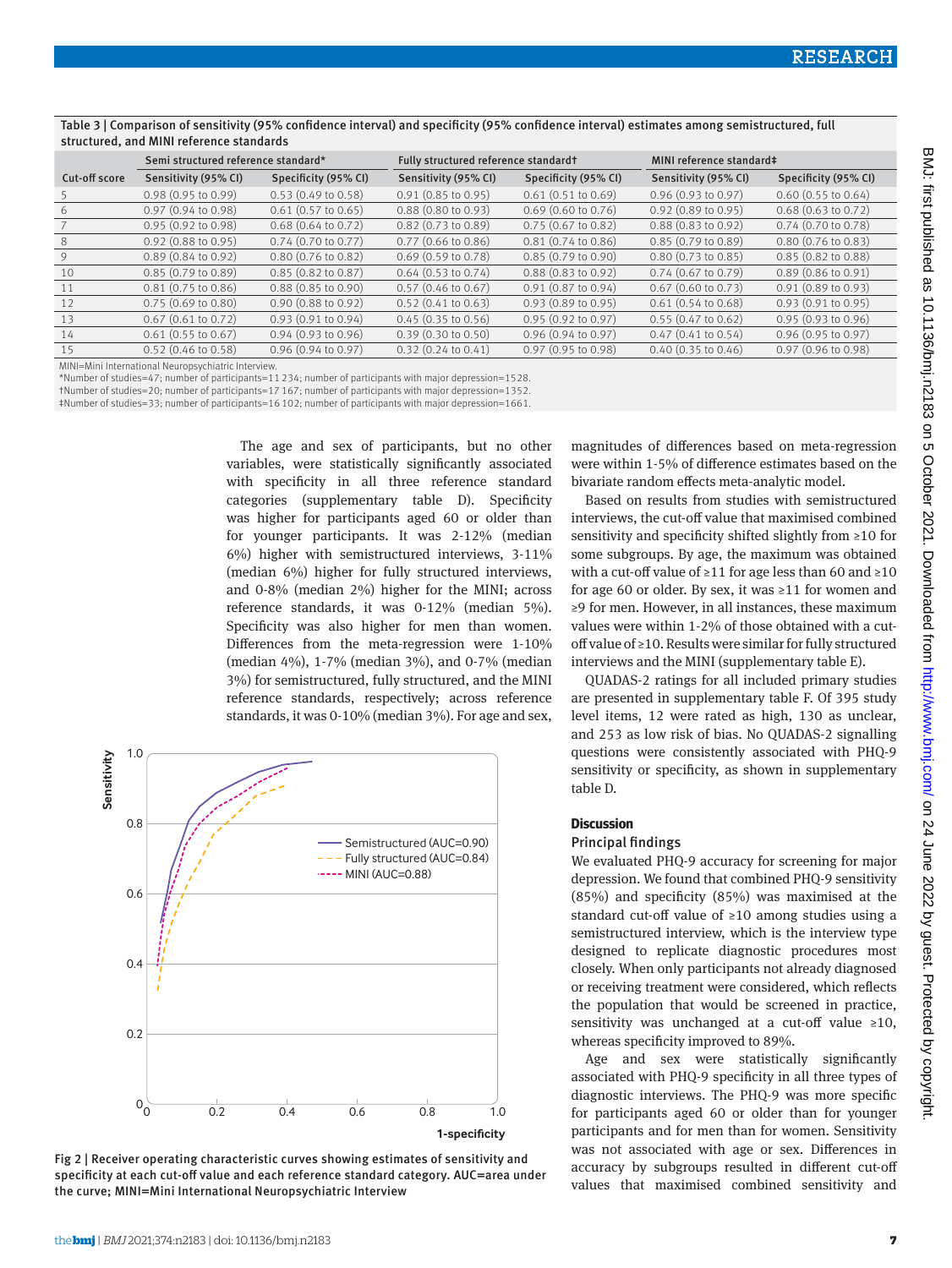## RESEARCH



Fig 3 | Nomograms of positive and negative predictive values for cut-off score 10 of the Patient Health Questionnaire-9 for major depression prevalence values of 5-25% for semistructured, fully structured, and MINI diagnostic interviews. MINI=Mini International Neuropsychiatric Interview

specificity in some subgroups, but the margin of difference compared with the standard cut-off value of ≥10 was minimal in all instances and not large enough to warrant the use in practice of different cut-off values for patients with different demographic characteristics.

#### Comparison with other studies

This IPDMA included data from almost twice as many primary studies and from approximately two and a half times as many participants as the previous PHQ-9 IPDMA.<sup>25</sup> Many results were similar. In both studies, sensitivity was substantially higher in comparison with a semistructured reference standard than for fully structured and MINI reference standards. This finding is consistent with findings that compared with semistructured interviews, fully structured and MINI reference standards generate a substantial number of false positive diagnoses, controlling for participant and study characteristics<sup>26-29</sup>; the additional diagnoses that are generated would be expected to result in lower sensitivity of the PHQ-9 to detect people with major depression, which we found to be the case. Sensitivity and specificity were maximised at a cut-off score of ≥10 among studies using a semistructured interview. Older age was associated with significantly, although minimally, greater specificity across reference standards for most cut-off values, a finding which contradicts assumptions that screening tools might be less accurate in elderly people and suggests that the PHQ-9 is similarly or more accurate.

In contrast to the previous IPDMA, we found that PHQ-9 specificity might be higher for men than for women across reference standards. We also found that specificity was significantly higher when only data from participants not diagnosed or receiving treatment for a mental health problem were examined among studies using a semistructured or the MINI reference standard; based on studies with semistructured interviews, it was approximately four percentage points higher. Previous studies<sup>51 52</sup> have predicted that inclusion of such participants might bias accuracy results, although those studies suggested that the bias would probably be through improved sensitivity. Instead, we found that specificity was reduced when people who might have already been diagnosed or in treatment were considered, suggesting that false positive screens occurred in this group. Magnitude of bias was small, however, and this result was not seen among studies that administered fully structured interviews.

#### Implications

Many studies report the cut-off value that maximises combined sensitivity and specificity, and we did this in the present study to establish a reference point. There is no clinical reason, however, for selecting a cut-off value based on this standard for use in clinical trials or practice. Higher cut-off values would rule out more participants without depression but would detect fewer participants who meet the criteria for major depression. Conversely, lower cut-off values would detect more participants who met diagnostic criteria at the expense of more false positive screens among people without major depression. Ideally, clinical decision making would consider the benefits versus the costs and harms that are generated from correct and incorrect screening results and the expected net benefit or costs and harms at all possible cut-off values. $62$  Selecting a cut-off value in this way depends on local values and resources, as well as assumptions about outcomes from positive and negative screening tests at different cut-off values.

Ideally, clinical trials could inform researchers and practitioners about outcomes from using different cut-off values. To the best of our knowledge, however, only one depression screening trial<sup>59</sup> has randomised participants to screening and no-screening groups and used the PHQ-9 or the eight item PHQ-8, which performs virtually identically, $40$  to identify participants with possible depression. Kronish et  $al<sup>63</sup>$  used a cut-off value of ≥10 on the PHQ-8 to assign participants with an acute coronary syndrome in the past 12 months to notification of primary care clinicians of screening results, notification of clinicians plus stepped depression care, or usual care with no notification. People already receiving depression treatment were excluded. Only 7% of participants, however, had positive screening tests at the standard cut-off value of ≥10; fewer than 40 patients with positive screens were found in each intervention arm, some of whom might not have completed offered interventions, and results did not show benefit from screening. The small number of positively screened participants who could have been offered an intervention, however, makes it difficult to draw conclusions about the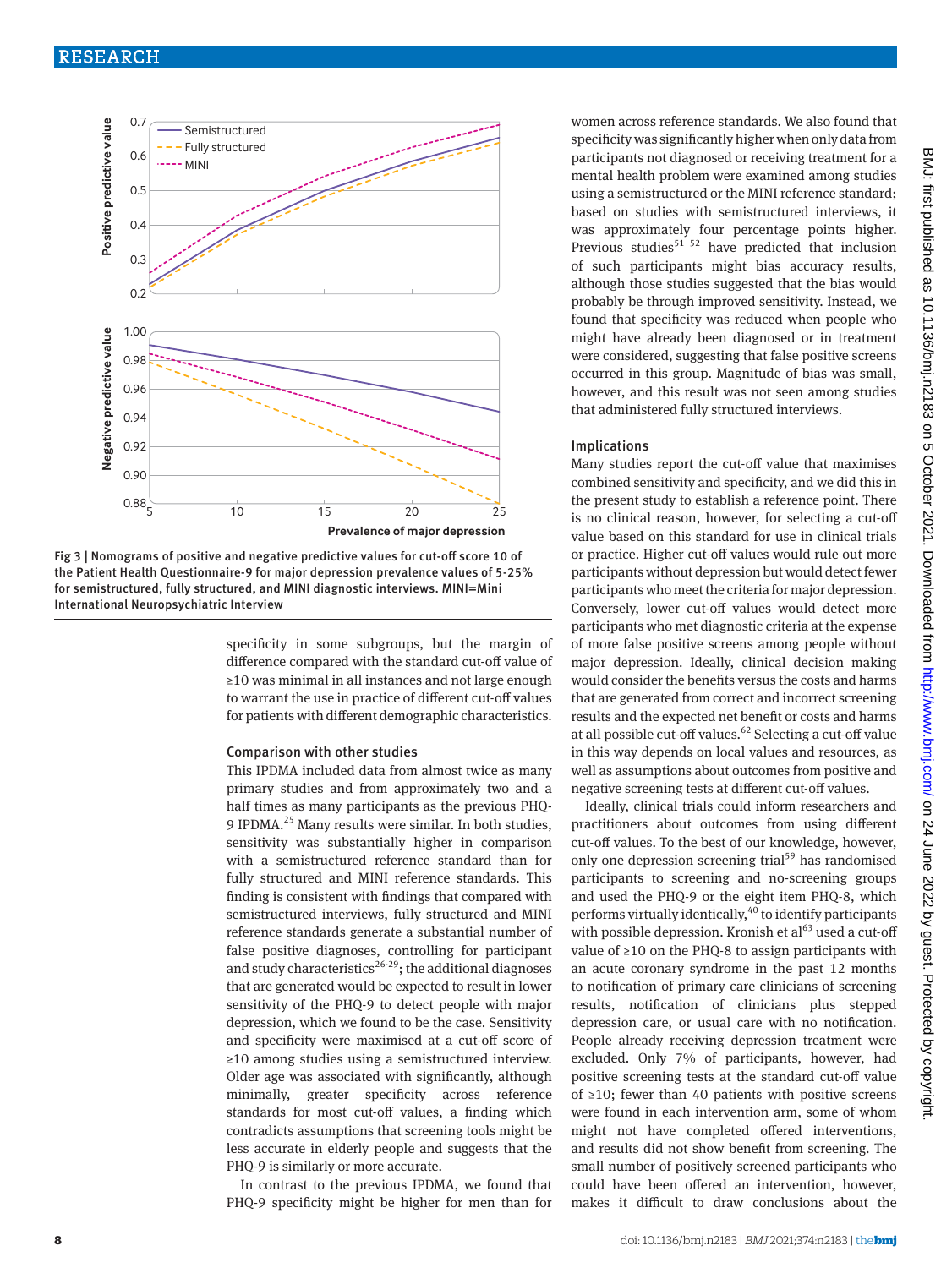appropriateness of the cut-off value. One might suggest that a lower cut-off value could have been used to increase positive screens and, potentially, patients with depression, but this would also have resulted in more false positive screens and a heavier assessment burden as the resources consumed by unnecessary assessment (typically by a mental health professional, depending on the setting) divert scarce resources that might otherwise be used for intervention. Furthermore, it is possible that if the number of true positive screens had been increased, those patients might have been people with mild symptoms who are less likely to benefit from intervention. Another possibility would be to increase the cut-off threshold, which would require more participants to be screened in a trial; an obvious disadvantage would be the sheer number of people who would have to be screened to identify those eligible for intervention.

Thus there are no easy answers for selection of the most appropriate cut-off value, and researchers and clinicians who wish to screen with the PHQ-9 will need to examine its likely performance at different cut-off values. To help clinicians do this, we have created a web-based tool [\(depressionscreening100.com/phq\)](http://depressionscreening100.com/phq) based on this study's findings. The tool estimates the expected numbers of positive and negative screens and true and false screening results based on different assumed prevalence and different cut-off values (box 1).

#### Strengths and limitations

Strengths of our IPMDA method for evaluating PHQ-9 accuracy, compared with conventional meta-analyses, include (a) integration of data from studies that collected PHQ-9 and reference standard data but did not publish accuracy results; (b) inclusion of data from eligible participants in studies that included some eligible and some ineligible participants (eg, those already receiving mental healthcare) by selecting eligible participants only; (c) inclusion of studies that published results based on composite reference standards (eg, any psychiatric disorder) by coding based on the presence of major depression; (d) the ability to conduct subgroup analyses by participant or study characteristics; few primary studies have

#### Box 1: Putting results into practice

- Standard cut-off points that are commonly used for depression screening, including the cut-off value of ≥10 on the Patient Health Questionnaire-9, are typically selected because they maximise combined sensitivity and specificity
- Maximising sensitivity and specificity, however, does not necessarily maximise the likelihood of patient benefits, minimise costs and harms, or reflect local concerns, such as capacity for conducting assessments of people with positive screens
- Researchers and clinicians can choose a cut-off value based on clinical priorities and local resources by comparing screening outcomes that would occur with different outcomes, including true and false positive screens and true and false negative results
- A knowledge translation tool [\(www.depressionscreening100.com/phq](http://www.depressionscreening100.com/phq)) based on the findings from this study can be used to generate screening outcomes for different cut-off values based on local assumptions about prevalence

attempted subgroup analyses because of the amount of data required; and (e) the ability to conduct analyses for all relevant cut-off values for all included studies and reduce bias from selective cut-off value reporting, which occurs because many studies report results for only some cut-off values, often those with the most positive results.64 65 The present IPDMA included data from 44503 participants an increase of 27146 from our previous IPDMA  $(N=17357)$ <sup>25</sup>

This study has some limitations. Firstly, we could not include data from 27 of 127 eligible studies (21%; 14% of eligible participants), although including data from eligible studies that published sensitivity and specificity but did not contribute data did not change the IPDMA results. Secondly, there was substantial heterogeneity, although this was reduced somewhat in subgroup analyses. Methods for estimating and interpreting heterogeneity in meta-analyses of test accuracy are not well established, and there are no established guidelines for interpretating results of the quantitative metrics we used. High heterogeneity in meta-analyses of test accuracy studies is common.<sup>37 57</sup> Thirdly, because 41% of participants had missing medical comorbidity data, and most languages and countries were represented by few studies, we could not conduct those subgroup analyses. Fourthly, primary studies were classified according to the diagnostic interview used, but interviewers might not have always administered the interviews as intended, which could have influenced results. Fifthly, because of the time required to determine whether datasets used in published studies are eligible; to invite authors to participate; to arrange for data transfer, including data transfer agreements; and to conduct quality control and data harmonisation procedures, studies included in the IPDMA were published up to May 2018, and more recent studies could not be included.

#### Conclusions

We found that PHQ-9 sensitivity and specificity were both 85% compared with semistructured interviews. Sensitivity was unchanged, but specificity was higher (89%) when only people eligible for screening in practice were considered. Specificity appears to be higher for participants aged 60 or older and for men, but differences are not large enough to consider subgroup specific cut-off value thresholds. Clinicians who use the PHQ-9 to screen should select a cut-off point that provides the best balance of their preferences and resources for sensitivity and specificity and true and false positive screens.

#### AUTHOR AFFILIATIONS

<sup>1</sup> Lady Davis Institute for Medical Research, Jewish General Hospital, Montréal, QC, Canada

2 Department of Epidemiology, Biostatistics and Occupational Health, McGill University, Montréal, WC, Canada

<sup>3</sup> Centre for Prognosis Research, School of Medicine, Keele University, Keele, UK

 Department of Psychiatry, McGill University, Montréal, QC, Canada Department of Medicine, McGill University, Montréal, QC, Canada Respiratory Epidemiology and Clinical Research Unit, McGill University Health Centre, Montréal, QC, Canada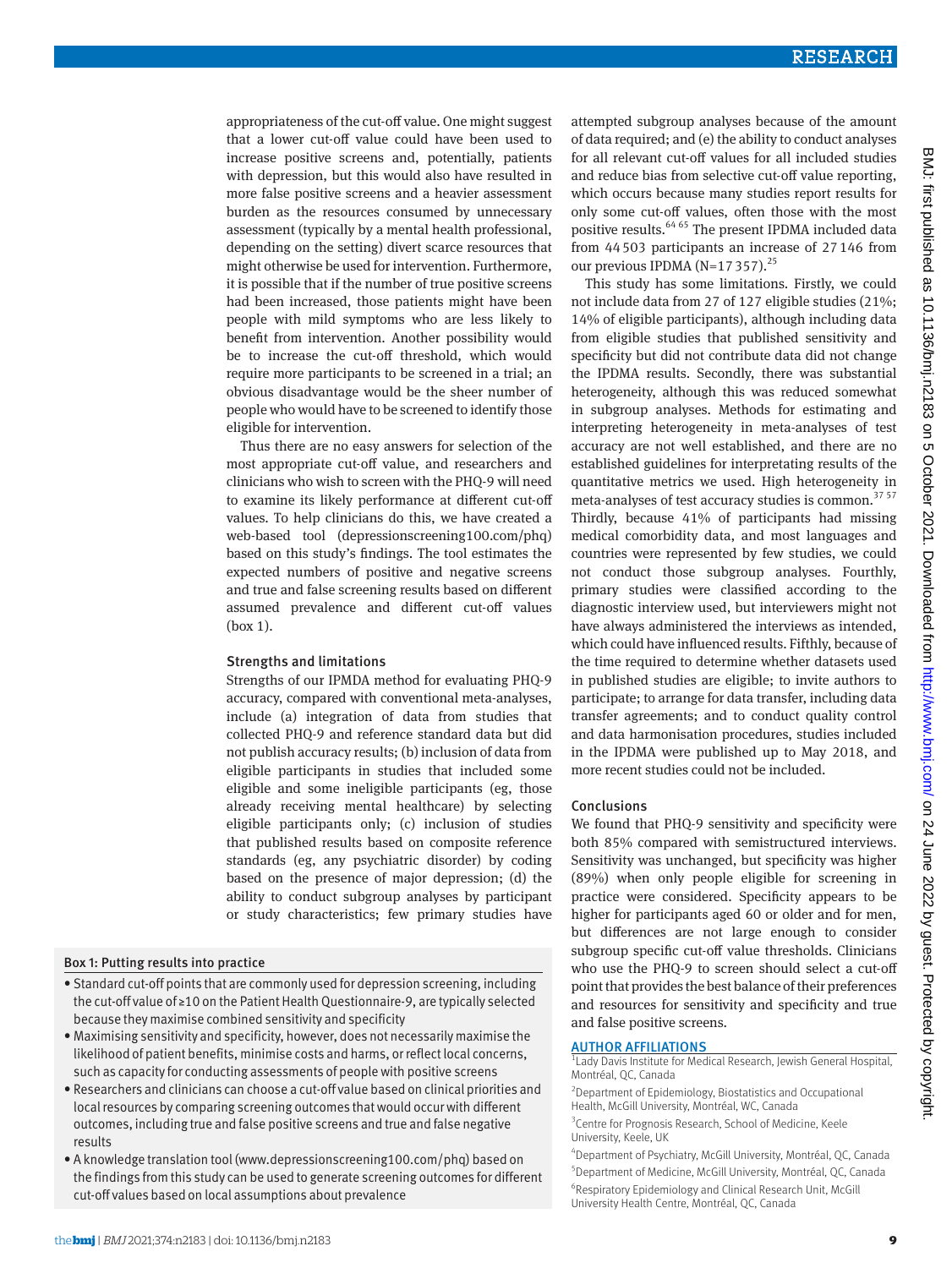<sup>7</sup> Department of Psychology, McGill University, Montréal, QC, Canada 8 Department of Educational and Counselling Psychology, McGill University, Montréal, QC, Canada

9 Biomedical Ethics Unit, McGill University, Montréal, QC, Canada

Contributors: ZFN, BLevis, ABenedetti, and BDT were responsible for the study conception and design. ZFN, BLevis, YS, CH, AK, YW, PMB, DN, EB, and BDT contributed to data extraction, coding, evaluation of included studies, and data synthesis. ZFN, BLevis, ABenedetti, and BDT contributed to data analysis and interpretation. ZFN, BLevis, ABenedetti, and BDT drafted the manuscript. ABenedetti and BDT contributed equally as co-senior authors and are the guarantors; they had full access to all the data in the study and take responsibility for the integrity of the data and the accuracy of the data analyses. The corresponding author attests that all listed authors meet authorship criteria and that no others meeting the criteria have been omitted. Members of the DEPRESSD PHQ Group contributed to data extraction, coding, and synthesis (MImran, DBR, KER, MA, AWL); via the design and conduct of database searches (JTB, LAK); as members of the DEPRESSD steering committee, including conception and oversight of collaboration (PC, SG, JPAI, DM, SBP, IS, RCZ); as a knowledge user consultant (SM); by contributing included datasets (DHA, SHA, DA, BA, LA, HRB, ABeraldi, CNB, ABhana, CHB, RIB, PB, GC, MHC, JCNC, LFC, DC, RC, NC, KC, AC, YC, FMD, JMdMvG, JD, CDQ, JRF, FHF, SF, JRWF, DF, ECG, BG, LG, LJG, FGS, EPG, CGG, BJH, LHantsoo, EEH, MHärter, UH, LHides, SHE, SH, MHudson, TH, MInagaki, KI, HJJ, NJ, MEK, KMK, SK, BAK, YK, FL, MAL, HFLA, SIL, ML, SRL, BLöwe, NPL, CL, RAM, LM, BPM, AM, SMS, TNM, KM, JEMN, LN, FLO, VP, BWP, PP, IP, AP, SLP, TJQ, ER, SDR, KR, AGR, HIR, ISS, MTS, IS, EHS, ASidebottom, ASimning, LSpangenberg, LStafford, SCS, KS, PLLT, MTR, TDT, AT, CMvdFC, TvH, HCvW, PAV, LIW, JLW, WW, DW, JW, MAW, KWinkley, KWynter, MY, QZZ, YZ). All authors, including group authors, provided a critical review and approved the final manuscript.

Funding: This study was funded by the Canadian Institutes of Health Research (CIHR; KRS-134297, PCG-155468, PJT-162206). ZFN was supported by the Mitacs Accelerate Postdoctoral Fellowship. BLevis and YW were supported by Fonds de recherche du Québec - Santé (FRQS) Postdoctoral Training Fellowships. PMB was supported by a studentship from the Research Institute of the McGill University Health Centre. DN was supported by GR Caverhill Fellowship from the Faculty of Medicine, McGill University. ABenedetti was supported by a FRQS researcher salary award. BDT was supported by a Tier 1 Canada Research Chair. DBR was supported by a Vanier Canada Graduate Scholarship. No funder had any role in the design and conduct of the study; collection, management, analysis, and interpretation of the data; preparation, review, or approval of the manuscript; and decision to submit the manuscript for publication.

Competing interests: All authors have completed the ICMJE uniform disclosure form at [www.icmje.org/disclosure-of-interest/](http://www.icmje.org/disclosure-of-interest/) and declare: support from the Canadian Institutes of Health Research for the submitted work; no financial relationships with any organisations that might have an interest in the submitted work in the previous three years with the following exceptions: Dr Bernstein has consulted to Abbvie Canada, Amgen Canada, Bristol Myers Squibb Canada, Roche Canada, Janssen Canada, Pfizer Canada, Sandoz Canada, Takeda Canada, and Mylan Pharmaceuticals; received unrestricted educational grants from Abbvie Canada, Janssen Canada, Pfizer Canada, and Takeda Canada; as well as been on speaker's bureau of Abbvie Canada, Janssen Canada, Takeda Canada and Medtronic Canada, all outside the submitted work. Dr Chan J CN is a steering committee member and/or consultant of Astra Zeneca, Bayer, Lilly, MSD and Pfizer. She has received sponsorships and honorarium for giving lectures and providing consultancy and her affiliated institution has received research grants from these companies. Dr Chan LF declares personal fees and non-financial support from Otsuka, Lundbeck, and Johnson and Johnson; and non-financial support from Ortho-McNeil-Janssen, and Menarini, outside the submitted work. Dr Hegerl declares that within the last three years, he was an advisory board member for Lundbeck and Servier; a consultant for Bayer Pharma; a speaker for Pharma and Servier; and received personal fees from Janssen Janssen and a research grant from Medice, all outside the submitted work. Dr Inagaki declares that he has received personal fees from Meiji, Mochida, Takeda, Novartis, Yoshitomi, Pfizer, Eisai, Otsuka, MSD, Sumitomo Dainippon, Janssen, and Eli Lilly, all outside of the submitted work. Dr Pugh declares that she received salary support from Pfizer-Astella and Millennium, outside the submitted work. Dr Rancans declares that he received grants, personal fees and non-financial support from Gedeon Richter; personal fees and nonfinancial support from Lundbeck, Servier, and Janssen Cilag; personal fees from Zentiva, and Abbvie; outside the submitted work. Dr Schram

declares that the data collection of the primary study by Janssen et al. was supported by unrestricted grants from Janssen, Novo Nordisk, and Sanofi. Dr Wagner declares that she receives personal fees from Celgene, outside the submitted work. All authors declare no other relationships or activities that could appear to have influenced the submitted work. No funder had any role in the design and conduct of the study; collection, management, analysis, and interpretation of the data; preparation, review, or approval of the manuscript; and decision to submit the manuscript for publication.

Ethical approval: The research ethics committee of the Jewish General Hospital declared that research ethics approval was not required, since the study involved IPDMA of anonymised previously collected data. However, for each included dataset, we confirmed that the original study received ethics approval and that participants provided informed consent.

Data sharing: Requests to access data should be made to the corresponding authors.

The manuscript's guarantor affirms that this manuscript is an honest, accurate, and transparent account of the study being reported; that no important aspects of the study have been omitted; and that any discrepancies from the study as planned (and, if relevant, registered) have been explained.

Dissemination to study participants and related patient and patient communities: There are no plans to disseminate the results of the research to study participants or the relevant patient community. However, a web based knowledge translation tool, intended for clinicians (the end users of the PHQ-9 screening tool), is available at [depressionscreening100.com/phq.](http://depressionscreening100.com/phq) The tool allows clinicians to estimate the expected number of positive screens and true and false screening outcomes based on study results.

Provenance and peer review: Not commissioned; externally peer reviewed.

This is an Open Access article distributed in accordance with the Creative Commons Attribution Non Commercial (CC BY-NC 4.0) license, which permits others to distribute, remix, adapt, build upon this work non-commercially, and license their derivative works on different terms, provided the original work is properly cited and the use is noncommercial. See:<http://creativecommons.org/licenses/by-nc/4.0/>.

- 1 Moussavi S, Chatterji S, Verdes E, Tandon A, Patel V, Ustun B. Depression, chronic diseases, and decrements in health: results from the World Health Surveys. *Lancet* 2007;370:851-8. doi:10.1016/ S0140-6736(07)61415-9
- 2 Lopez AD, Mathers CD, Ezzati M, Jamison DT, Murray CJ. Global and regional burden of disease and risk factors, 2001: systematic analysis of population health data. *Lancet* 2006;367:1747-57. doi:10.1016/S0140-6736(06)68770-9
- 3 Mathers CD, Lopez AD, Murray CJL. The burden of disease and mortality by condition: Data, methods, and results for 2001. In: Lopez AD, Mathers CD, Ezzati M, Jamison DT, Murray CJL, eds. *Global Burden of Disease and Risk Factors.* The International Bank for Reconstruction and Development/The World Bank Group, 2006:45-  $QZ$
- 4 Whiteford HA, Degenhardt L, Rehm J, et al. Global burden of disease attributable to mental and substance use disorders: findings from the Global Burden of Disease Study 2010. *Lancet* 2013;382:1575-86. doi:10.1016/S0140-6736(13)61611-6
- 5 Siu AL, Bibbins-Domingo K, Grossman DC, et al, US Preventive Services Task Force (USPSTF). Screening for depression in adults: US Preventive Services Task Force recommendation statement. *JAMA* 2016;315:380-7. doi:10.1001/jama.2015.18392
- 6 Joffres M, Jaramillo A, Dickinson J, et al, Canadian Task Force on Preventive Health Care. Recommendations on screening for depression in adults. *CMAJ* 2013;185:775-82. doi:10.1503/ cmaj.130403
- 7 Allaby M. *Screening for depression: A report for the UK National Screening Committee (Revised report).* UK National Screening Committee, 2010.
- 8 Thombs BD, Markham S, Rice DB, Ziegelstein RC. Does depression screening in primary care improve mental health outcomes?*BMJ* 2021;374:n1661. doi:10.1136/bmj.n1661
- 9 Palmer SC, Coyne JC. Screening for depression in medical care: pitfalls, alternatives, and revised priorities. *J Psychosom Res* 2003;54:279-87. doi:10.1016/S0022-3999(02)00640-2
- 10 Gilbody S, Sheldon T, Wessely S. Should we screen for depression?*BMJ* 2006;332:1027-30. doi:10.1136/ bmj.332.7548.1027
- 11 Thombs BD, Coyne JC, Cuijpers P, et al. Rethinking recommendations for screening for depression in primary care. *CMAJ* 2012;184:413-8. doi:10.1503/cmaj.111035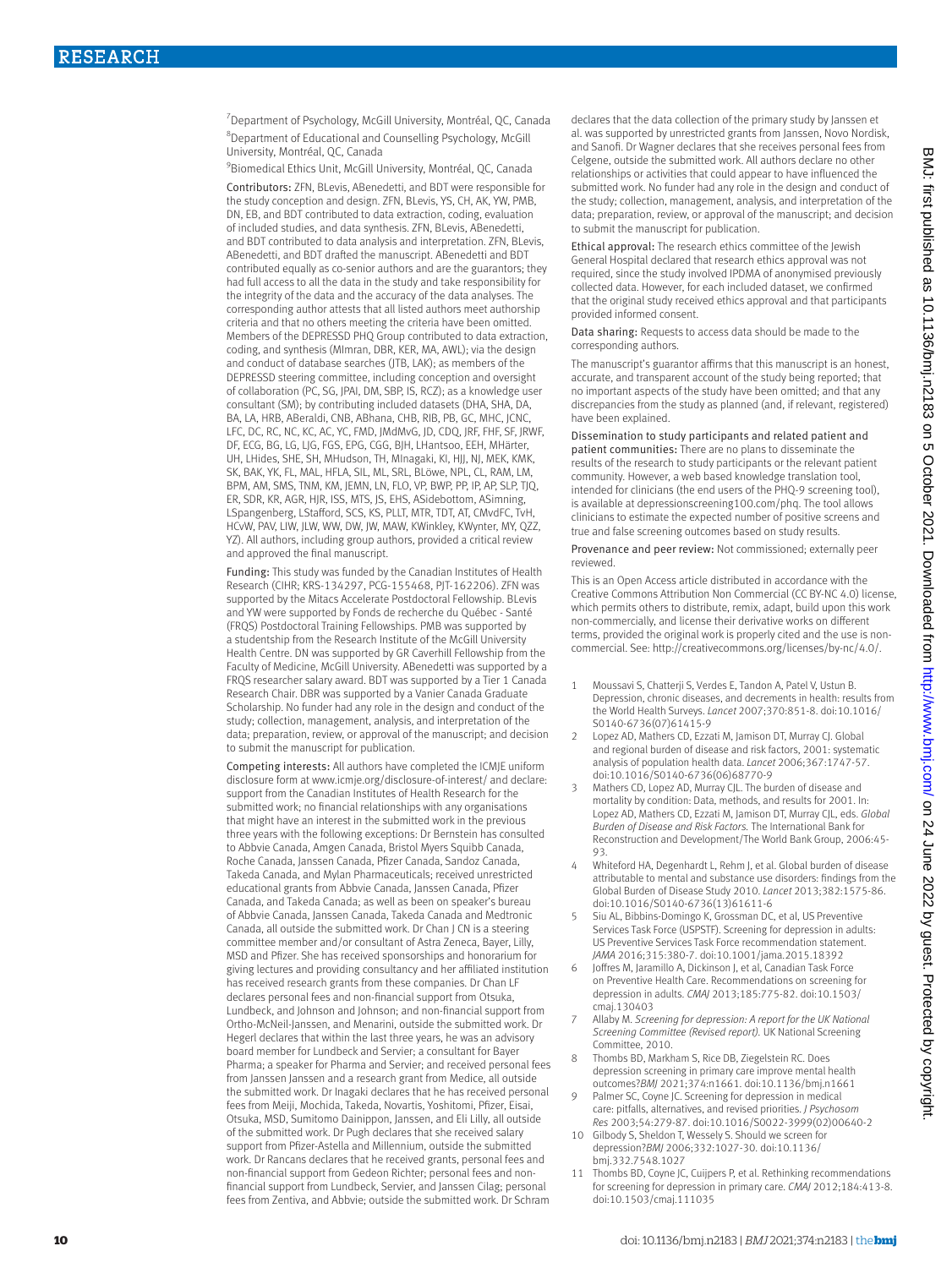- 12 Thombs BD, Ziegelstein RC. Does depression screening improve depression outcomes in primary care?*BMJ* 2014;348:g1253. doi:10.1136/bmj.g1253
- 13 Thombs BD, Ziegelstein RC, Roseman M, Kloda LA, Ioannidis JP. There are no randomized controlled trials that support the United States Preventive Services Task Force Guideline on screening for depression in primary care: a systematic review. *BMC Med* 2014;12:13. doi:10.1186/1741-7015-12-13
- 14 Kroenke K, Spitzer RL, Williams JB. The PHQ-9: validity of a brief depression severity measure. *J Gen Intern Med* 2001;16:606-13. doi:10.1046/j.1525-1497.2001.016009606.x
- 15 Kroenke K, Spitzer RL. The PHQ-9: a new depression diagnostic and severity measure. *Psychiatr Ann* 2002;32:1-7. doi:10.3928/0048- 5713-20020901-06
- Spitzer RL, Kroenke K, Williams JB, Primary Care Evaluation of Mental Disorders. Validation and utility of a self-report version of PRIME-MD: the PHQ primary care study. Primary Care Evaluation of Mental Disorders. Patient Health Questionnaire. *JAMA* 1999;282:1737-44. doi:10.1001/jama.282.18.1737
- 17 Maurer DM, Raymond TJ, Davis BN. Depression: Screening and Diagnosis. *Am Fam Physician* 2018;98:508-15.
- 18 American Academy of Family Physicians. Clinical preventive service recommendation. Depression. [https://www.aafp.org/](https://www.aafp.org/family-physician/patient-care/clinical-recommendations/all-clinical-recommendations/depression.html) [family-physician/patient-care/clinical-recommendations/all-clinical](https://www.aafp.org/family-physician/patient-care/clinical-recommendations/all-clinical-recommendations/depression.html)[recommendations/depression.html](https://www.aafp.org/family-physician/patient-care/clinical-recommendations/all-clinical-recommendations/depression.html).
- 19 *Diagnostic and statistical manual of mental disorders: DSM-III.* 3rd ed, revised. American Psychiatric Association, 1987.
- 20 *Diagnostic and statistical manual of mental disorders: DSM-IV.* 4th ed. American Psychiatric Association, 1994.
- 21 *Diagnostic and statistical manual of mental disorders: DSM-IV.* 4th ed, text revised. American Psychiatric Association, 2000.
- 22 *Diagnostic and statistical manual of mental disorders: DSM-V.* 5th ed. American Psychiatric Association, 2013.
- 23 Wittkampf KA, Naeije L, Schene AH, Huyser J, van Weert HC. Diagnostic accuracy of the mood module of the Patient Health Questionnaire: a systematic review. *Gen Hosp Psychiatry*  2007;29:388-95. doi:10.1016/j.genhosppsych.2007.06.004
- 24 Gilbody S, Richards D, Brealey S, Hewitt C. Screening for depression in medical settings with the Patient Health Questionnaire (PHQ): a diagnostic meta-analysis. *J Gen Intern Med* 2007;22:1596-602. doi:10.1007/s11606-007-0333-y
- 25 Levis B, Benedetti A, Thombs BD, DEPRESsion Screening Data (DEPRESSD) Collaboration. Accuracy of Patient Health Questionnaire-9 (PHQ-9) for screening to detect major depression: individual participant data meta-analysis. *BMJ* 2019;365:l1476. doi:10.1136/bmj.l1476
- 26 Wu Y, Levis B, Ioannidis JPA, Benedetti A, Thombs BD, DEPRESsion Screening Data (DEPRESSD) Collaboration. Probability of Major Depression Classification Based on the SCID, CIDI, and MINI Diagnostic Interviews: A Synthesis of Three Individual Participant Data Meta-Analyses. *Psychother Psychosom* 2021;90:28-40. doi:10.1159/000509283
- 27 Levis B, Benedetti A, Riehm KE, et al. Probability of major depression diagnostic classification using semi-structured versus fully structured diagnostic interviews. *Br J Psychiatry* 2018;212:377-85. doi:10.1192/bjp.2018.54
- 28 Levis B, McMillan D, Sun Y, et al. Comparison of major depression diagnostic classification probability using the SCID, CIDI, and MINI diagnostic interviews among women in pregnancy or postpartum: An individual participant data meta-analysis. *Int J Methods Psychiatr Res* 2019;28:e1803. doi:10.1002/mpr.1803
- 29 Wu Y, Levis B, Sun Y, et al. Probability of major depression diagnostic classification based on the SCID, CIDI and MINI diagnostic interviews controlling for Hospital Anxiety and Depression Scale - Depression subscale scores: An individual participant data meta-analysis of 73 primary studies. *J Psychosom Res* 2020;129:109892. doi:10.1016/j.jpsychores.2019.109892
- 30 Brugha TS, Jenkins R, Taub N, Meltzer H, Bebbington PE. A general population comparison of the Composite International Diagnostic Interview (CIDI) and the Schedules for Clinical Assessment in Neuropsychiatry (SCAN). *Psychol Med* 2001;31:1001-13. doi:10.1017/S0033291701004184
- 31 Brugha TS, Bebbington PE, Jenkins R. A difference that matters: comparisons of structured and semi-structured psychiatric diagnostic interviews in the general population. *Psychol Med* 1999;29:1013- 20. doi:10.1017/S0033291799008880
- 32 Nosen E, Woody SR. Diagnostic Assessment in Research. In: McKay, D . *Handbook of research methods in abnormal and clinical psychology.* Sage, 2008:109-24.
- Kurdyak PA, Gnam WH. Small signal, big noise: performance of the CIDI depression module. *Can J Psychiatry* 2005;50:851-6. doi:10.1177/070674370505001308
- Lecrubier Y, Sheehan DV, Weiller E, et al. The Mini International Neuropsychiatric Interview (MINI). A short diagnostic structured

interview: reliability and validity according to the CIDI. *Eur Psychiatry*  1997;12:224-31. doi:10.1016/S0924-9338(97)83296-8

- 35 Sheehan DV, Lecrubier Y, Sheehan KH, et al. The validity of the Mini International Neuropsychiatric Interview (MINI) according to the SCID-P and its reliability. *Eur Psychiatry* 1997;12:232-41. doi:10.1016/S0924-9338(97)83297-X
- 36 Thombs BD, Benedetti A, Kloda LA, et al. The diagnostic accuracy of the Patient Health Questionnaire-2 (PHQ-2), Patient Health Questionnaire-8 (PHQ-8), and Patient Health Questionnaire-9 (PHQ-9) for detecting major depression: protocol for a systematic review and individual patient data meta-analyses. *Syst Rev* 2014;3:124. doi:10.1186/2046-4053-3-124
- 37 Salameh JP, Bossuyt PM, McGrath TA, et al. Preferred reporting items for systematic review and meta-analysis of diagnostic test accuracy studies (PRISMA-DTA): explanation, elaboration, and checklist. *BMJ* 2020;370:m2632. doi:10.1136/bmj.m2632
- Stewart LA, Clarke M, Rovers MP, et al, RISMA-IPD Development Group. Preferred Reporting Items for Systematic Review and Meta-Analyses of individual participant data: the PRISMA-IPD Statement. *JAMA* 2015;313:1657-65. doi:10.1001/jama.2015.3656
- 39 Levis B, Sun Y, He C, et al, Depression Screening Data (DEPRESSD) PHQ Collaboration. Accuracy of the PHQ-2 Alone and in Combination With the PHQ-9 for Screening to Detect Major Depression: Systematic Review and Meta-analysis. *JAMA* 2020;323:2290-300. doi:10.1001/jama.2020.6504
- 40 Wu Y, Levis B, Riehm KE, et al. Equivalency of the diagnostic accuracy of the PHQ-8 and PHQ-9: a systematic review and individual participant data meta-analysis. *Psychol Med* 2020;50:1368-80. doi:10.1017/S0033291719001314
- 41 The ICD-10 Classifications of Mental and Behavioural Disorder. *Clinical Descriptions and Diagnostic Guidelines Geneva.* World Health Organization, 1992.
- 42 PRESS Peer Review of Electronic Search Strategies: 2015 Guideline Explanation and Elaboration (PRESS E&E). Ottawa: CADTH; 2016 Jan.
- 43 United Nations. International Human Development Indicators. [http://](http://hdr.undp.org/en/countries) [hdr.undp.org/en/countries](http://hdr.undp.org/en/countries).
- 44 Whiting PF, Rutjes AW, Westwood ME, et al, QUADAS-2 Group. QUADAS-2: a revised tool for the quality assessment of diagnostic accuracy studies. *Ann Intern Med* 2011;155:529-36. doi:10.7326/0003-4819-155-8-201110180-00009
- 45 First MB. *Structured clinical interview for the DSM (SCID).* John Wiley & Sons, Inc, 1995.
- 46 World Health Organization. *Schedules for clinical assessment in neuropsychiatry: manual.* Amer Psychiatric Pub Inc, 1994.
- 47 Freedland KE, Skala JA, Carney RM, et al. The Depression Interview and Structured Hamilton (DISH): rationale, development, characteristics, and clinical validity. *Psychosom Med* 2002;64:897-905.
- 48 Robins LN, Wing J, Wittchen HU, et al. The Composite International Diagnostic Interview. An epidemiologic Instrument suitable for use in conjunction with different diagnostic systems and in different cultures. *Arch Gen Psychiatry* 1988;45:1069-77. doi:10.1001/ archpsyc.1988.01800360017003
- 49 Lewis G, Pelosi AJ, Araya R, Dunn G. Measuring psychiatric disorder in the community: a standardized assessment for use by lay interviewers. *Psychol Med* 1992;22:465-86. doi:10.1017/ S0033291700030415
- 50 Robins LN, Helzer JE, Croughan J, Ratcliff KS. National Institute of Mental Health Diagnostic Interview Schedule. Its history, characteristics, and validity. *Arch Gen Psychiatry* 1981;38:381-9. doi:10.1001/archpsyc.1981.01780290015001
- Thombs BD, Arthurs E, El-Baalbaki G, Meijer A, Ziegelstein RC, Steele RJ. Risk of bias from inclusion of patients who already have diagnosis of or are undergoing treatment for depression in diagnostic accuracy studies of screening tools for depression: systematic review. *BMJ* 2011;343:d4825. doi:10.1136/bmj.d4825
- 52 Rice DB, Thombs BD. Risk of bias from inclusion of currently diagnosed or treated patients in studies of depression screening tool accuracy: A cross-sectional analysis of recently published primary studies and meta-analyses. *PLoS One* 2016;11:e0150067. doi:10.1371/journal.pone.0150067
- 53 van der Leeden R, Busing FMTA, Meijer E. *Bootstrap methods for two-level models. Technical Report PRM 97-04.* Leiden University, Department of Psychology, 1997.
- 54 van der Leeden R, Meijer E, Busing FMTA. Resampling multilevel models. In: Leeuw J, Meijer E, eds. *Handbook of multilevel analysis New York.* Springer, 2008: 401-33. doi:10.1007/978-0-387- 73186-5\_11
- 55 Kent DM, Rothwell PM, Ioannidis JP, Altman DG, Hayward RA. Assessing and reporting heterogeneity in treatment effects in clinical trials: a proposal. *Trials* 2010;11:85. doi:10.1186/1745-6215-11-85
- 56 Riley RD, Dodd SR, Craig JV, Thompson JR, Williamson PR. Metaanalysis of diagnostic test studies using individual patient data and aggregate data. *Stat Med* 2008;27:6111-36. doi:10.1002/ sim.3441